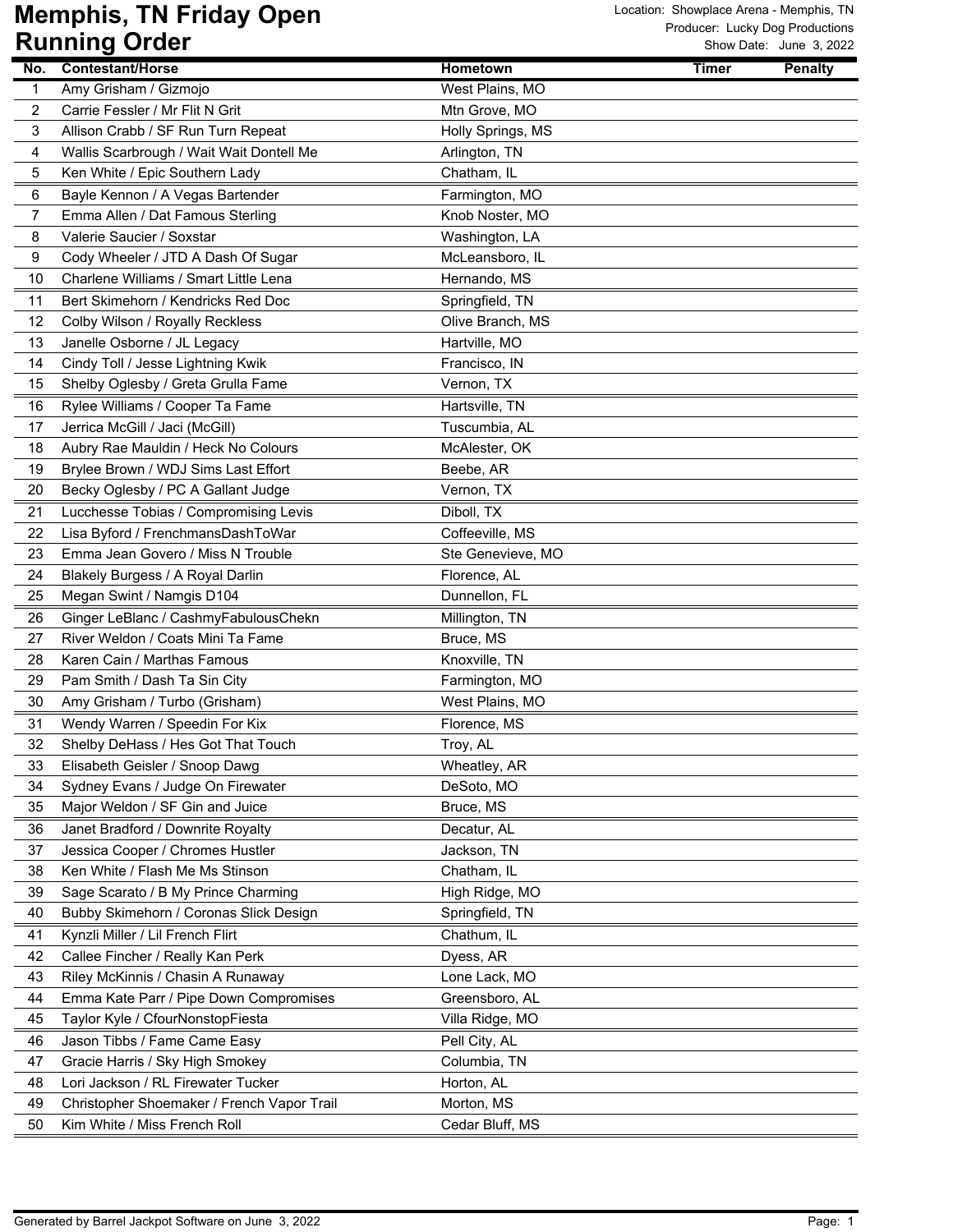|          | $\bullet$ , $\bullet$ ,                                                   |                                  |              |                |
|----------|---------------------------------------------------------------------------|----------------------------------|--------------|----------------|
| No.      | <b>Contestant/Horse</b>                                                   | Hometown                         | <b>Timer</b> | <b>Penalty</b> |
| 51       | Casey Gaines / PT Lil FrenchFire                                          | Coffeeville, MS                  |              |                |
| 52       | Emma Allen / Miss JB 149                                                  | Knob Noster, MO                  |              |                |
| 53       | Ken White / LLP Missys Little One                                         | Chatham, IL                      |              |                |
| 54       | Will Cauthen / He Might Be Packin                                         | Mason, TN                        |              |                |
| 55       | Niki Lewis / WoodB Lil Happy                                              | Trenton, TN                      |              |                |
| 56       | Angie Menz / Two Steppin Fame                                             | Patton, MO                       |              |                |
| 57       | Skyler Cain / TwistingNTheMoonlite                                        | Knoxville, TN                    |              |                |
| 58       | Amy Grisham / ImBetterThanAllUGuys                                        | West Plains, MO                  |              |                |
| 59       | Cheyenne Hollowell / HR Reeds Wrangler                                    | Doniphan, MO                     |              |                |
| 60       | Valerie Saucier / BB Firewater Sue                                        | Washington, LA                   |              |                |
| 61       | Casey McMurray / Docs Moon Pie                                            | Willowbrook, IL                  |              |                |
| 62       | Charlene Williams / Brandy N Flit                                         | Hernando, MS                     |              |                |
| 63       | Bert Skimehorn / Diva Rae Devil Child                                     | Springfield, TN                  |              |                |
| 64       | Christie Gilkey / Guys Girl Power                                         | Princeton, KY                    |              |                |
| 65       | Janelle Osborne / Dont Bullie Me                                          | Hartville, MO                    |              |                |
| 66       | Cody Wheeler / Hide Da Wine                                               | McLeansboro, IL                  |              |                |
| 67       | Libby Guidici / Smokin Sage Solano                                        | High Ridge, MO                   |              |                |
| 68       | Jana Hutcheson / HF Stickmans Pinky                                       | Springfield, TN                  |              |                |
| 69       | Mary Vivian Ivey / Bad Moonz Rizin                                        | Fort Smith, AR                   |              |                |
| 70       | Cindy Toll / Sheza Casanova Special                                       | Francisco, IN                    |              |                |
| 71       | Aubry Rae Mauldin / TechniTwister                                         | McAlester, OK                    |              |                |
| 72       | Shelby Oglesby / Flash Ta Heaven                                          | Vernon, TX                       |              |                |
| 73       | Lucchesse Tobias / BR ThisNickGiveaFlit                                   | Diboll, TX                       |              |                |
| 74       | Ashley Barnett / Peppys Mary Jet                                          | Martin, TN                       |              |                |
| 75       | Bailey Couch / Hiadas High Roller                                         | St Louis, MO                     |              |                |
| 76       | Brylee Brown / Evelyns Pinkie Pie                                         | Beebe, AR                        |              |                |
| 77       | Karissa Sadl / TPR ChicsDigStreaker                                       | Fenton, MO                       |              |                |
| 78       | Megan Swint / Smoke Dee Money                                             | Dunnellon, FL                    |              |                |
| 79       | Mary Hanks / Bebe (Hanks)                                                 | Munford, TN                      |              |                |
| 80       | River Weldon / Firewater Bewitches Me                                     | Bruce, MS                        |              |                |
| 81       | Ashley Restivo / HS Dunit With Heart                                      | Spring Hill, KS                  |              |                |
| 82       | Major Weldon / Shoot Yeah Honey                                           | Bruce, MS                        |              |                |
| 83       | Loretta Mauldin / Gotta Be A Bud                                          | McAlester, OK                    |              |                |
| 84       | Wendy Warren / Wonder Look CC                                             | Florence, MS                     |              |                |
| 85       | Sydney Evans / N Heavenly Fashion                                         | DeSoto, MO                       |              |                |
| 86       | Bubby Skimehorn / Confederalla Ta Fame                                    | Springfield, TN                  |              |                |
| 87       | Emma Kate Parr / Grandios Guy                                             | Greensboro, AL                   |              |                |
| 88       | Riley McKinnis / Munndys Good Friday                                      | Lone Lack, MO                    |              |                |
| 89       | Patrick Sisco / PS Its Derby Time                                         | Adolphus, KY                     |              |                |
| 90       | Brandy White / French Stinson                                             | Chatham, IL                      |              |                |
| 91       | Jessica Cooper / Fame On Da Rocks                                         | Jackson, TN                      |              |                |
| 92       | Jason Tibbs / Michianda Rooster DHD                                       | Pell City, AL                    |              |                |
| 93       | Amy Grisham / VF Del Ray Cat                                              | West Plains, MO                  |              |                |
| 94       | Kashley Oglesby / Eyesa Liza Fame                                         | Vernon, TX                       |              |                |
| 95       | Shelby DeHass / Lil Bit O Laico                                           | Troy, AL                         |              |                |
|          |                                                                           |                                  |              |                |
| 96<br>97 | Cheyenne Hollowell / JJ (Hollowell)<br>Wayne Davis / Little Honory Streak | Doniphan, MO<br>Warrenton, MO    |              |                |
|          | Janelle Osborne / JJ Shinning Hollywood                                   |                                  |              |                |
| 98<br>99 | Emma Allen / PJ Seventy Five                                              | Hartville, MO<br>Knob Noster, MO |              |                |
| 100      | Lori Jackson / LR Fancy O Firewater                                       | Horton, AL                       |              |                |
|          |                                                                           |                                  |              |                |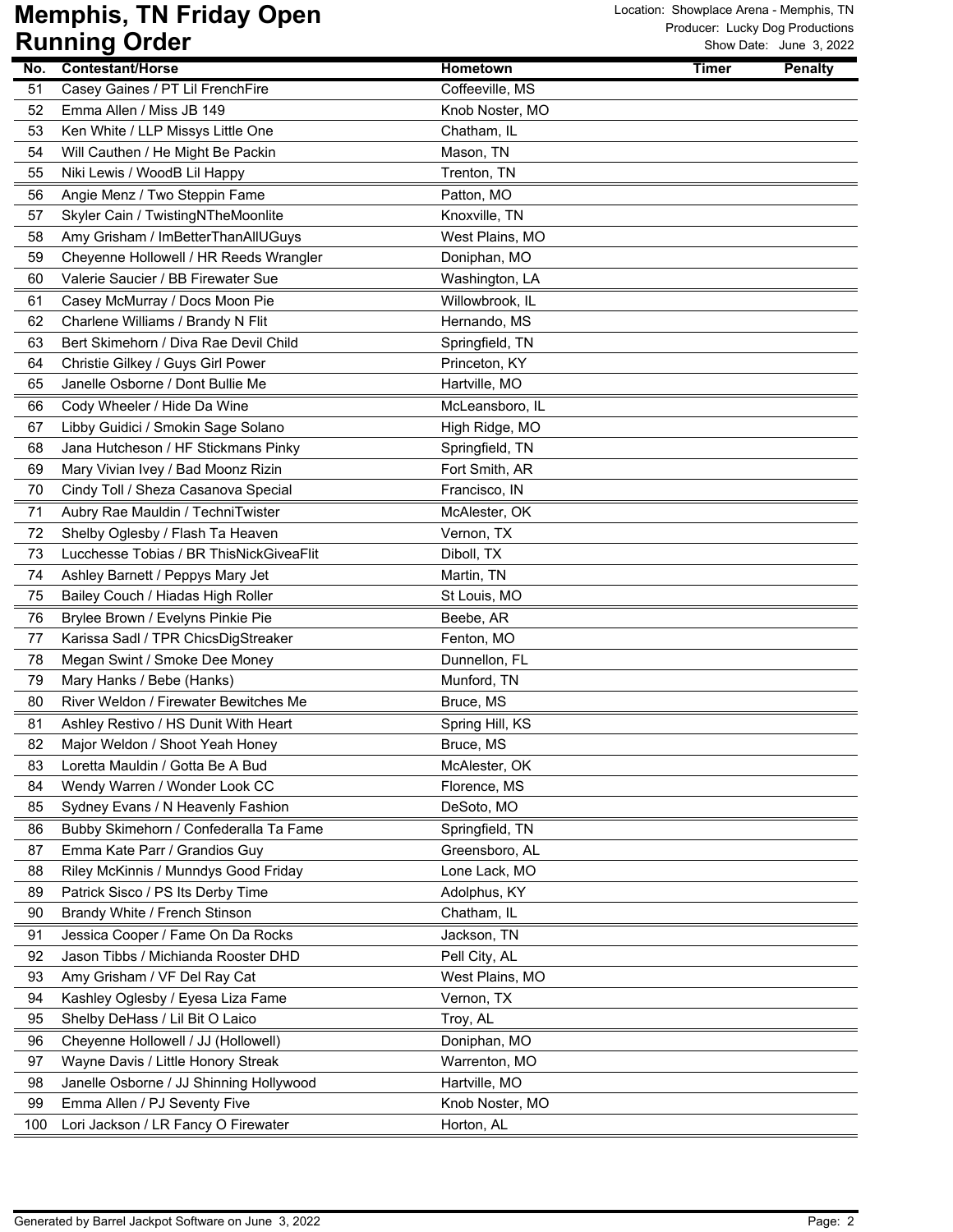|     | ישטיש איט נוויווייש                     |                    |              | UW DAIG. JUIG J, ZUZZ |
|-----|-----------------------------------------|--------------------|--------------|-----------------------|
| No. | <b>Contestant/Horse</b>                 | <b>Hometown</b>    | <b>Timer</b> | <b>Penalty</b>        |
| 101 | Riley McKinnis / GMA Went Streakin      | Lone Lack, MO      |              |                       |
| 102 | Allison Brooks / Skipn Continental Sue  | Athens, AL         |              |                       |
| 103 | Stephanie Lynn / Lilys On Fire          | Vicksburg, MS      |              |                       |
| 104 | Maggie Hill / Reddy To Whiz             | Water Valley, MS   |              |                       |
| 105 | Bert Skimehorn / High On Coronas        | Springfield, TN    |              |                       |
| 106 | Sage Scarato / Lucky Hammer Man         | High Ridge, MO     |              |                       |
| 107 | Shannon Roberts / SF Fireball           | Martin, TN         |              |                       |
| 108 | Niki Lewis / VF Smoked Rabbit           | Trenton, TN        |              |                       |
| 109 | Dana Crenshaw / Heydays Starbuck        | Brighton, TN       |              |                       |
| 110 | Brandon Fortney / Ima Dashing Crown     | Baton Rouge, LA    |              |                       |
| 111 | Valerie Saucier / BW Rip It Up          | Washington, LA     |              |                       |
| 112 | Melanie Green / A Smooth Twister        | Wildwood, MO       |              |                       |
| 113 | Mendy Williams / Bayou Some Socks       | Hartsville, TN     |              |                       |
| 114 | Christie Gilkey / Famous First Flight   | Princeton, KY      |              |                       |
| 115 | Ken White / LRS Famous Tornado          | Chatham, IL        |              |                       |
| 116 | Casey McMurray / French Butterscotch    | Willowbrook, IL    |              |                       |
| 117 | Cody Wheeler / Scat (Wheeler)           | McLeansboro, IL    |              |                       |
| 118 | LeAnne Haley / GBA RunninWithFlames     | Atoka, TN          |              |                       |
| 119 | Sherri Surman / FamousRareRhinestone    | Senatobia, MS      |              |                       |
| 120 | Anna Caraway / Hickory Dickory Dash     | Cordova, TN        |              |                       |
| 121 | Bree Wheeler / Streakin Ta Royalty      | McLeansboro, IL    |              |                       |
| 122 | Dusty Pike / FannyStreakOnFire          | Caruthersville, MO |              |                       |
| 123 | Abby Krohnfeldt / Ima Spicy Nacho       | Clarksville, TN    |              |                       |
| 124 | Shelby Winstead / Flyin Classic Bug     | Eads, TN           |              |                       |
| 125 | Buddy Sneed / Throwback Thursday        | Springfield, TN    |              |                       |
| 126 | Katie Allred / Red Makers Flit          | Franklin, TN       |              |                       |
| 127 | Cindy Toll / Briscos Bug                | Francisco, IN      |              |                       |
| 128 | Mary Vivian Ivey / Different Dimension  | Fort Smith, AR     |              |                       |
| 129 | Shelby Oglesby / LilPressureInMyNikes   | Vernon, TX         |              |                       |
| 130 | Shania Billings / Whole Lot Of Freedom  | Hopkinsville, KY   |              |                       |
| 131 | Harper Grace Bland / Yankee             | Doniphan, MO       |              |                       |
| 132 | Ashley Restivo / Fired Up By Bully      | Spring Hill, KS    |              |                       |
| 133 | Travis Childress / Bullys Gotta Gun     | Starkville, MS     |              |                       |
| 134 | David Perry / Gotta Another Gear        | Ward, AR           |              |                       |
| 135 | Shannon Langford / Todays Woman         | Utica, MS          |              |                       |
| 136 | Lucchesse Tobias / Oklahoma Stellar Jet | Diboll, TX         |              |                       |
| 137 | Bubby Skimehorn / Dun Famous            | Springfield, TN    |              |                       |
| 138 | Shelby Ruesewald / Kaboo                | Cabot, AR          |              |                       |
| 139 | Jenny West / Guys Lets Drag             | Water Valley, MS   |              |                       |
| 140 | Jessica Cooper / Just A Famous Fling    | Jackson, TN        |              |                       |
| 141 | Riley McKinnis / Designed By Dora       | Lone Lack, MO      |              |                       |
| 142 | Cheryl Ziegler / KN Fabs Lil Ransom     | Coal Hill, AR      |              |                       |
| 143 | Emma Givens / Ull Know Me               | Notasulga, AL      |              |                       |
| 144 | Alleigh Butler / River (Butler)         | Eddyville, KY      |              |                       |
| 145 | Kinzey Newton / Blurred By Patron       | Lakeland, TN       |              |                       |
| 146 | Bert Skimehorn / Alice Coachman         | Springfield, TN    |              |                       |
| 147 | Emma Kate Parr / Frenchman Dashin High  | Greensboro, AL     |              |                       |
| 148 | Sarah Pittman / Vixan (Pittman)         | Oxford, MS         |              |                       |
| 149 | Shelby DeHass / Miss Ohana Star         | Troy, AL           |              |                       |
| 150 | Candice Gill / Bucky (Gill)             | Pheba, MS          |              |                       |
|     |                                         |                    |              |                       |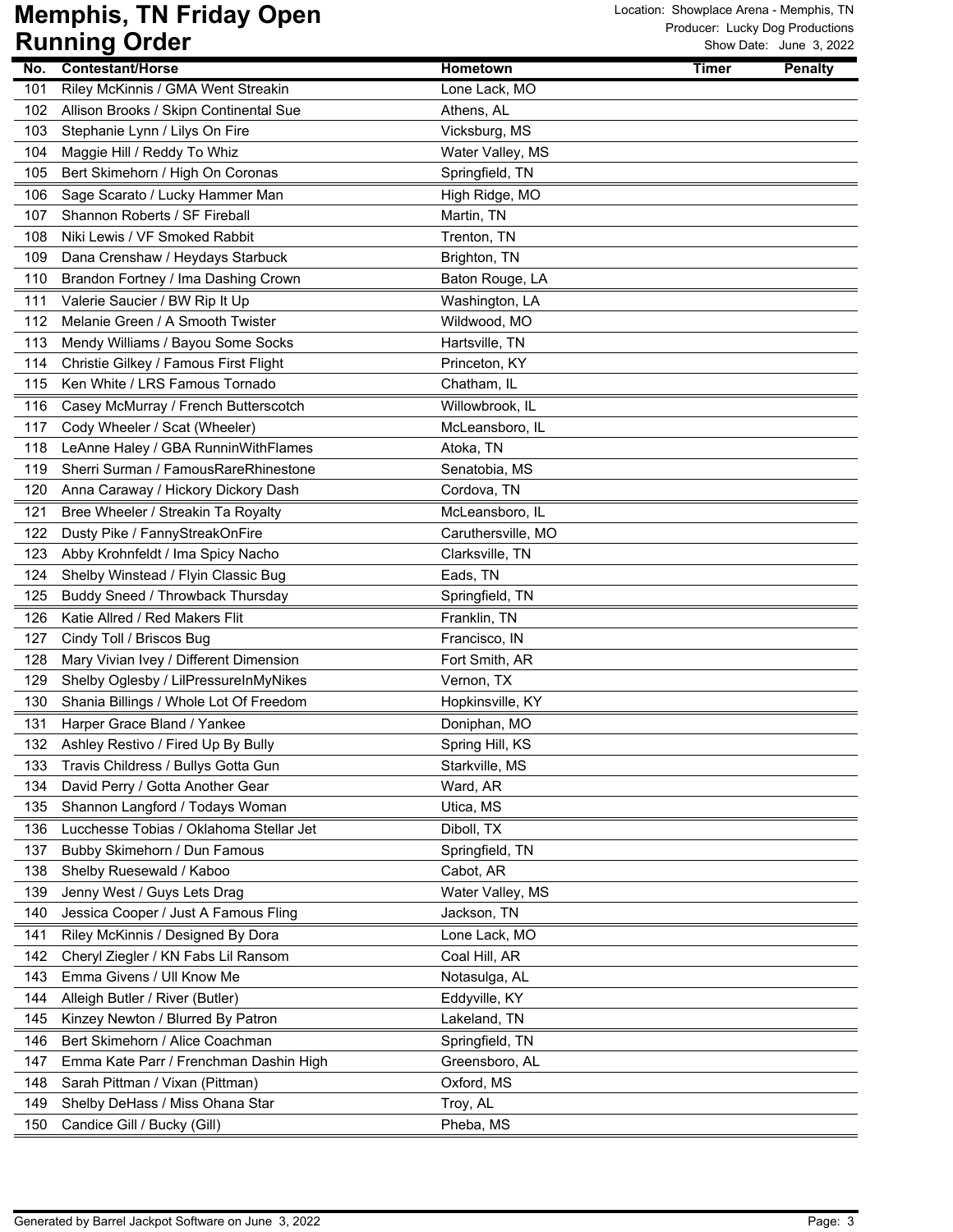|     | ישטיש שישנויי                            |                    |       | OW DUIG. UUIK U, LULL |
|-----|------------------------------------------|--------------------|-------|-----------------------|
| No. | <b>Contestant/Horse</b>                  | Hometown           | Timer | <b>Penalty</b>        |
| 151 | Angela Adams / Money Bee Red             | Water Valley, MS   |       |                       |
| 152 | Alyson Faulkner / KN Fabulous Ta Fame    | Jonesboro, AR      |       |                       |
| 153 | Andi Anderson / APH Fiery Breeze         | Arlington, TN      |       |                       |
| 154 | Jill Johnson / Some Bunny Fame           | Seneca, SC         |       |                       |
| 155 | Sandy Hubler / Sunny C Lil Hickory       | Alexander, AR      |       |                       |
| 156 | Stephanie Koekemoer / Zeke (Koekemoer)   | Jonesboro, AR      |       |                       |
| 157 | Stephanie Lynn / Trace Me A Doc          | Vicksburg, MS      |       |                       |
| 158 | Lauren Spry / CS Mimosa Voodoo Fling     | Dyersburg, TN      |       |                       |
| 159 | Hallie Brown / Sugar Bar Perfect         | Wheatley, AR       |       |                       |
| 160 | Tabatha Ward / ES Vegas Lights           | Quitman, AR        |       |                       |
| 161 | Dana Crenshaw / PS First Down Guy        | Brighton, TN       |       |                       |
| 162 | Sarah McClain / Ginger Bell Doc          | Williamsville, MO  |       |                       |
| 163 | Valerie Saucier / Kodiac Kowboy          | Washington, LA     |       |                       |
| 164 | LeAnne Haley / BR Shesa Dashin Lena      | Atoka, TN          |       |                       |
| 165 | Hailey Simpson / Rockin Vegas            | Brinkley, AR       |       |                       |
| 166 | Christie Gilkey / CC OntheRocks          | Princeton, KY      |       |                       |
| 167 | Valerie Cross / Shadows Tiny Guy         | Como, MS           |       |                       |
| 168 | Casey McMurray / LM Confederate Guy      | Willowbrook, IL    |       |                       |
| 169 | Brandon Fortney / Shots Of Firewater     | Baton Rouge, LA    |       |                       |
| 170 | Randa Rector / Miss Ziggy Stinson        | Terre Haute, IN    |       |                       |
| 171 | Sherri Surman / Goose (Surman)           | Senatobia, MS      |       |                       |
| 172 | Noah Mills / DC DoubleShotofVodka        | Opelika, AL        |       |                       |
| 173 | Maggie Beitz / Perks Prize Dance         | DeWitt, IL         |       |                       |
| 174 | Reanna Hutchison / Peppy B My Valentine  | Woodlawn, TN       |       |                       |
| 175 | Abby Krohnfeldt / Treasure For Ransom    | Clarksville, TN    |       |                       |
| 176 | Shelby Winstead / Bogies French Lover    | Eads, TN           |       |                       |
| 177 | Travis Childress / HF Really Famous      | Starkville, MS     |       |                       |
| 178 | Whitney Bradford / Mitey Sweet Rythum    | Kennett, MO        |       |                       |
| 179 | Tara Davis / Be A Magnolia Tiger         | Bentonia, MS       |       |                       |
| 180 | Sara Miller / Gold Digger King           | Oaktown, IN        |       |                       |
| 181 | Anna Lynn Hartless / Missle A Smoking    | Ashville, AL       |       |                       |
| 182 | Haylee Tapscott / AHQ Black Jack         | Decatur, AL        |       |                       |
| 183 | Jan Oxner / Caseys Shooter               | Marianna, AR       |       |                       |
| 184 | Allie Sherman / Guys Prefer Blonde       | Walnut Ridge, AR   |       |                       |
| 185 | Callie Jo Swire / Frosty Roan Cow        | McEwwn, TN         |       |                       |
| 186 |                                          | Jonesboro, AR      |       |                       |
| 187 | Ella Bishop / El Mangaso                 |                    |       |                       |
|     | Logan Avery / Vegas (Avery)              | Millington, TN     |       |                       |
| 188 | Dusty Pike / Call Me Firewater           | Caruthersville, MO |       |                       |
| 189 | Jessica Gilmer / Shawnees Last Warrior   | Jonesboro, AR      |       |                       |
| 190 | Bree Wheeler / Whata Cool Cat            | McLeansboro, IL    |       |                       |
| 191 | Alleigh Butler / Keep Talking Im Good    | Eddyville, KY      |       |                       |
| 192 | Jennifer Dunn / Pocos Revenge            | Lebanon, TN        |       |                       |
| 193 | Laura Mills / Dineros Gold Money         | Opelika, AL        |       |                       |
| 194 | Katie Allred / Howies Chicado Jr         | Franklin, TN       |       |                       |
| 195 | Sidney Shackelford / Wranglers Red Ryder | Collierville, TN   |       |                       |
| 196 | Kinzey Newton / MSU Aces Lucky Girl      | Lakeland, TN       |       |                       |
| 197 | Cheryl Ziegler / Go Risky Frenchman      | Coal Hill, AR      |       |                       |
| 198 | Bert Skimehorn / Home Ta Fame            | Springfield, TN    |       |                       |
| 199 | Mandy Bari / TBR Call U Promised         | Jonesboro, AR      |       |                       |
| 200 | Gracie Adams / Chasing Relentless        | Water Valley, MS   |       |                       |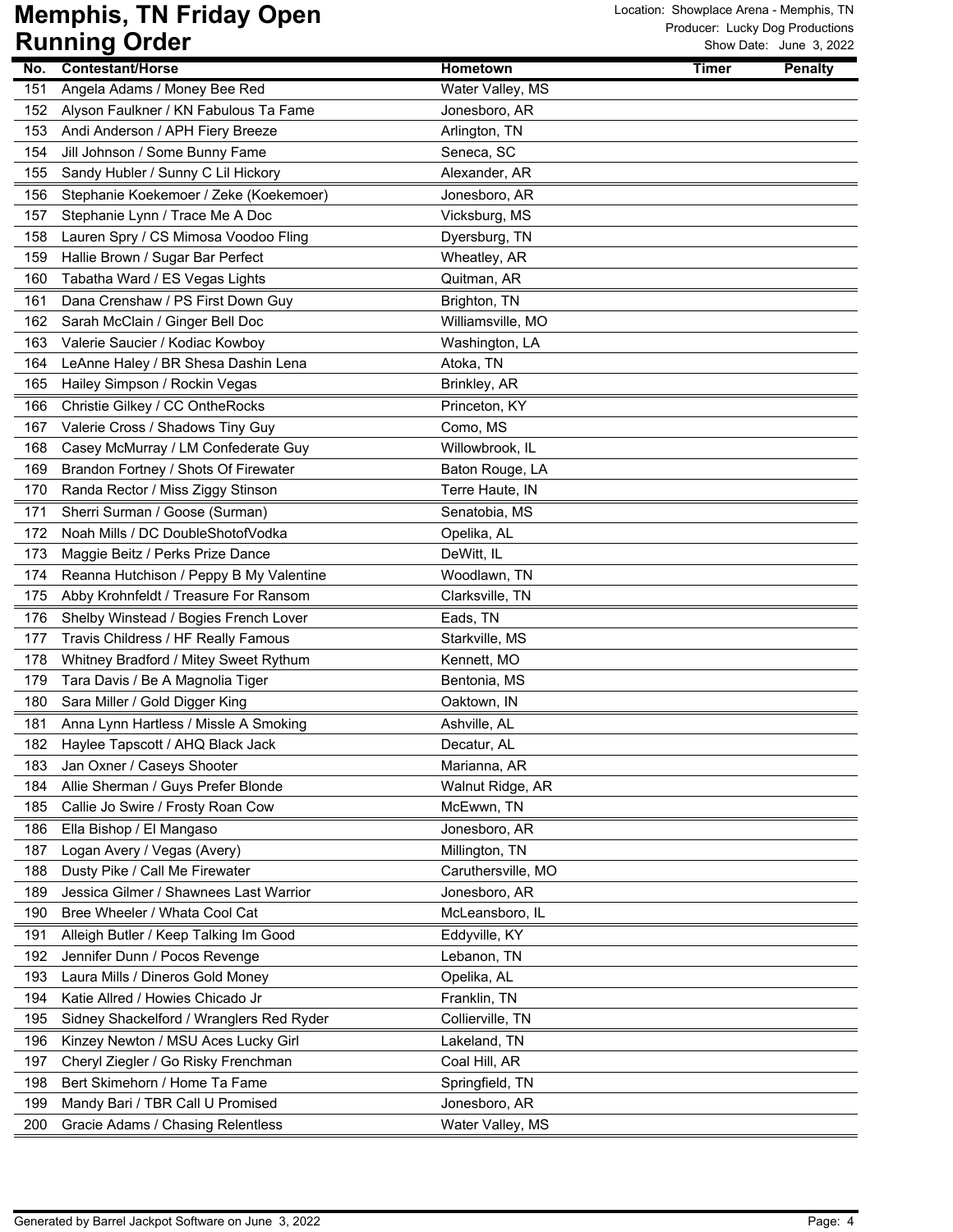|     | ישטיש שישט                                |                    |       | OW DUIG. UUIK U, LULL |
|-----|-------------------------------------------|--------------------|-------|-----------------------|
| No. | <b>Contestant/Horse</b>                   | Hometown           | Timer | <b>Penalty</b>        |
| 201 | Hallie Brown / Luv Ya Miss Randa          | Wheatley, AR       |       |                       |
| 202 | Kelly Swire / A Special Fame              | McEwen, TN         |       |                       |
| 203 | Jordan Farmer / Americas In The Red       | Herndon, KY        |       |                       |
| 204 | Jana Baker / MJ Driftin South             | Charleston, MO     |       |                       |
| 205 | Jordan Deatherage / Faith (Deatherage)    | Atoka, TN          |       |                       |
| 206 | Nealey Dalton / SF Big Sexy               | Adamsville, TN     |       |                       |
| 207 | Susan Wesley / Gun Smoke Tomkat           | Silex, MO          |       |                       |
| 208 | Melanie Green / Xtra Sun Frost            | Wildwood, MO       |       |                       |
| 209 | Rachel Watts / Cracker Jack               | Birmingham, AL     |       |                       |
| 210 | Emily Leister / Lexus (Leister)           | Oxford, MS         |       |                       |
| 211 | Sarah McClain / Lil Poco Champ            | Williamsville, MO  |       |                       |
| 212 | Jacob Kilgore / GamblinOnAKiss            | Jasper, AL         |       |                       |
| 213 | Kristen Fuller / PYC Diamond Jubilee      | Rainbow City, AL   |       |                       |
| 214 | Lily Wofford / Little Red Catalina        | Vilonia, AR        |       |                       |
| 215 | Jessica Mischler / JL Diamonds Roc        | Vincennes, IN      |       |                       |
| 216 | LeAnne Haley / Blondys Nitas Wood         | Atoka, TN          |       |                       |
| 217 | Crystal Hopkins / Ima Famous Superstar    | Dellrose, TN       |       |                       |
| 218 | Dana Crenshaw / Six Moon Shadow           | Brighton, TN       |       |                       |
| 219 | Donna Kelley / RVF Ryder High             | Bon Aqua, TN       |       |                       |
| 220 | Valerie Cross / WM Stampede Lady 023      | Como, MS           |       |                       |
| 221 | Jodi Carney / Sheza Caroline              | Mtn Home, AR       |       |                       |
| 222 | Shannon Langford / Yogi B                 | Utica, MS          |       |                       |
| 223 | Samantha Free / RockBottomRudeBoy         | Bauxite, AR        |       |                       |
| 224 | Paris Wilburd / FirewatersTwistedSister   | Austin, AR         |       |                       |
| 225 | Kim Winstead / LS Three Mcfreckles        | Eads, TN           |       |                       |
| 226 | Kaylee-Ann Bray / Smokem Easy On Java     | Thaxton, MS        |       |                       |
| 227 | Maelee Crum / JK Gold Badger              | Ellington, MO      |       |                       |
| 228 | Kristen Roby / JL Little Wag              | Baton Rouge, LA    |       |                       |
| 229 | Rachel Steele / Zans Lonely Boy           | Benton, KY         |       |                       |
| 230 | Karrisa Hensley / BKO Special Stones      | Watertown, TN      |       |                       |
|     |                                           |                    |       |                       |
| 231 | Emma Ridley / Bayguner                    | Decatur, IL        |       |                       |
| 232 | Jayden Layne / Romeo (Layne)              | Jonesboro, AR      |       |                       |
| 233 | Bailey McClure / Endless Possibilitez     | Cameron, MO        |       |                       |
| 234 | Lauren Long / Peps Leo Bar                | New Albany, MS     |       |                       |
| 235 | Alexandria Skipworth / Perfect Definition | Florence, AL       |       |                       |
| 236 | Lauren Spry / StreakinDownRiver           | Dyersburg, TN      |       |                       |
| 237 | Laura Mae Bari / Cotton                   | Jonesboro, AR      |       |                       |
| 238 | Scott Sherman / FamousFrenchMagnolia      | Walnut Ridge, AR   |       |                       |
| 239 | Jessie Gonterman / Fred In Space          | Sonora, KY         |       |                       |
| 240 | Travis Childress / Token On Fame          | Starkville, MS     |       |                       |
| 241 | Amber Harris / Sun Frost Superstar        | Ashville, AL       |       |                       |
| 242 | Bert Skimehorn / Rocknroll Frenchgirl     | Springfield, TN    |       |                       |
| 243 | Allie Maxwell / Streaking Nightmare       | Milan, TN          |       |                       |
| 244 | Megan Swint / Zing Zing Its Talent        | Dunnellon, FL      |       |                       |
| 245 | Dusty Pike / Wood B Streakin Lil          | Caruthersville, MO |       |                       |
| 246 | Elaina McKinney / Countess Ta Fame        | Carbondale, IL     |       |                       |
| 247 | Christian Shipley / Great Bulls Of Fire   | Harviell, MO       |       |                       |
| 248 | Jordan Farmer / Famous French Pistol      | Herndon, KY        |       |                       |
| 249 | Kaylee Childress / Charge It To The Max   | Starkville, MS     |       |                       |
| 250 | Jordan Pierce / Coronas First Lady        | Oakland, TN        |       |                       |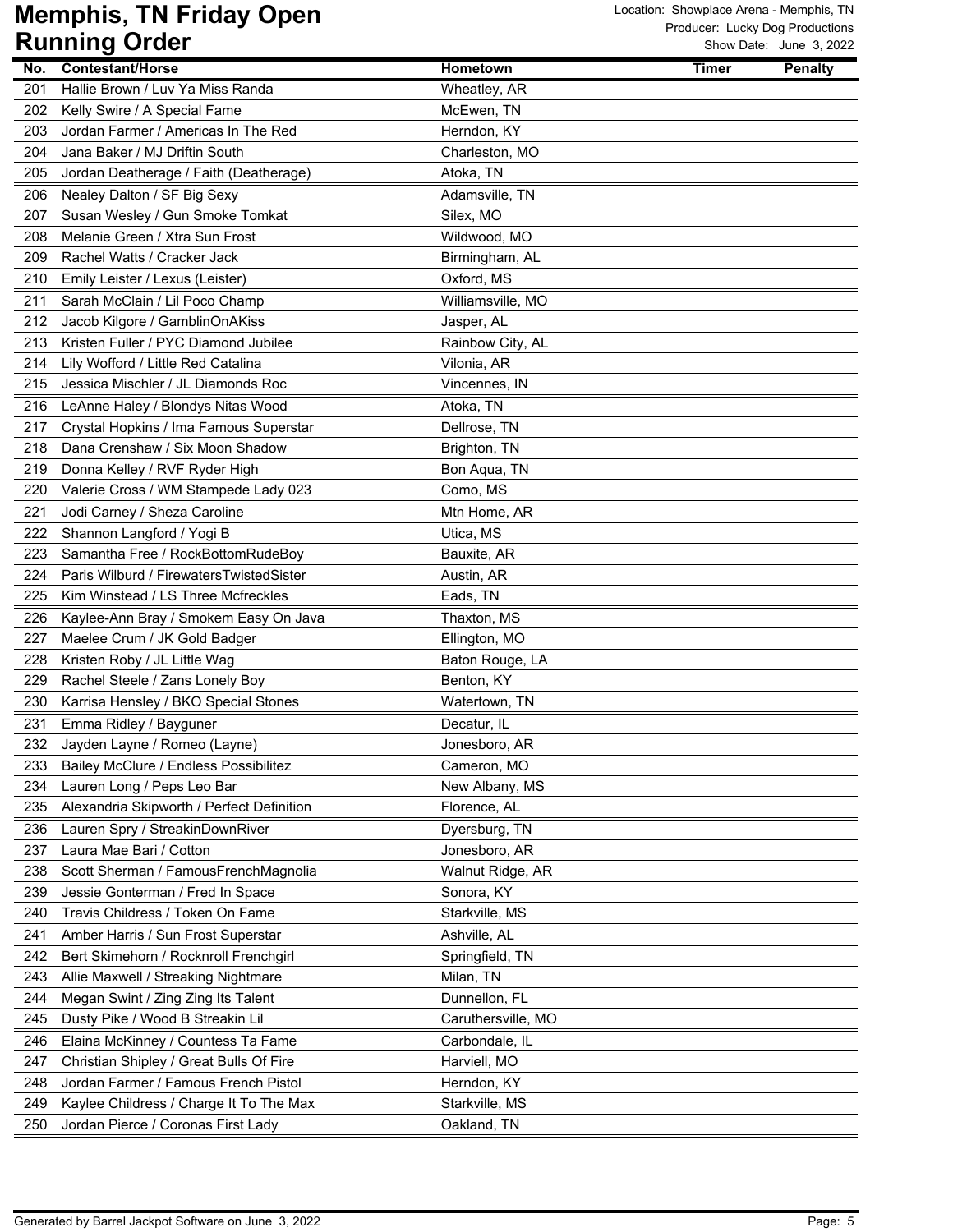|     | nammiy viasi                               |                   |              | OIIUW DAIC. JUIIC J, ZUZZ |
|-----|--------------------------------------------|-------------------|--------------|---------------------------|
| No. | <b>Contestant/Horse</b>                    | <b>Hometown</b>   | <b>Timer</b> | <b>Penalty</b>            |
| 251 | Olivia Osborne / Unos Del Cielo            | Vilonia, AR       |              |                           |
| 252 | Carolyn Uhler / Ethan Edwards              | Holden, MO        |              |                           |
| 253 | Drew Rose / Nuthin But A Smile             | Sikeston, MO      |              |                           |
| 254 | Hailey Kilgore / Priss N Kissn             | Jasper, AL        |              |                           |
| 255 | Jax Johnson / Somethin On Fire             | Jonesboro, AR     |              |                           |
| 256 | Mary Grayson Martin / French Discos Blonde | Anguilla, MS      |              |                           |
| 257 | Kelly Swire / BettinYourBottomBug          | McEwen, TN        |              |                           |
| 258 | Isaiah Williams / Doublestrawscrajeegal    | Synsonia, KY      |              |                           |
| 259 | Crystal Mason / Anything But Rare          | Mt Washington, KY |              |                           |
| 260 | Shannon Roberts / Call Me For Speed        | Martin, TN        |              |                           |
| 261 | Sissie Wherrell / Chasin Seattle Slew      | Blanchard, OK     |              |                           |
| 262 | Jordan Deatherage / Hot Krymsun Model      | Atoka, TN         |              |                           |
| 263 | Rachel Watts / NL Juniors Toast            | Birmingham, AL    |              |                           |
| 264 | Jessica Mischler / Guys Cover Girl         | Vincennes, IN     |              |                           |
| 265 | Tara Davis / JJJ Roxie Heyday              | Bentonia, MS      |              |                           |
| 266 | Lindsey Binkley / HG Six Chicks            | Ashland City, TN  |              |                           |
| 267 | Erin Siems / BA Famous Red Man             | Stuttgart, AR     |              |                           |
| 268 | Nan Eden / Smiths Dandy Bar                | Collierville, TN  |              |                           |
| 269 | Crystal Hopkins / HQ BarMaidWithGusto      | Dellrose, TN      |              |                           |
| 270 | Katie Shows / Dinkys Lil Flame             | Ovett, MS         |              |                           |
| 271 | Maggie Smith / MP Judgment Day             | Ste Genevieve, MO |              |                           |
| 272 | Lily Wofford / Last PG Cat Olena           | Vilonia, AR       |              |                           |
| 273 | Jill Johnson / Cinnamon Stoli              | Seneca, SC        |              |                           |
| 274 | Angela Adams / CS Voo Doo Chaos            | Water Valley, MS  |              |                           |
| 275 | Kaylee-Ann Bray / Frenchmans Winsome       | Thaxton, MS       |              |                           |
| 276 | Paris Wilburd / FI Baby Blue Bugs          | Austin, AR        |              |                           |
| 277 | Jodi Carney / Jodi's Perfect Design        | Mtn Home, AR      |              |                           |
| 278 | Maelee Crum / Six Hot Persuasions          | Ellington, MO     |              |                           |
| 279 | Melissa Gonterman / GT Maximum Romance     | Sonora, KY        |              |                           |
| 280 | Whitney Bradford / A Signature Firewater   | Kennett, MO       |              |                           |
| 281 | Brandon Fortney / Vegas SlashnDash         | Baton Rouge, LA   |              |                           |
| 282 | Rachel Steele / MKS Any Given Sunday       | Benton, KY        |              |                           |
| 283 | Carl Rose / Hilltops Jewel                 | Sikeston, MO      |              |                           |
| 284 | Karrisa Hensley / Lady Solitude            | Watertown, TN     |              |                           |
| 285 | Ava Clair Johnson / Gypsy Is My Soul       | Jonesboro, AR     |              |                           |
| 286 | Mallie Gordon / Short Go                   | Water Valley, MS  |              |                           |
| 287 | Daylee Barrom / Steele's City Feet         | Millington, TN    |              |                           |
| 288 | Stacey Pennington / CB Chocolate Spot      | Holly Springs, MS |              |                           |
| 289 | Emma Ridley / Departure Red                | Decatur, IL       |              |                           |
| 290 | Blair Knight / Untresable Lad              | Princeton, KY     |              |                           |
| 291 | Bailey McClure / Miss NonUnionSpecial      | Cameron, MO       |              |                           |
| 292 | Megan Spain / Sweeties Lil Lucky           | Pelham, AL        |              |                           |
| 293 | Madison Shelton / Zanes Zeke               | Fayetteville, TN  |              |                           |
| 294 | Megan Swint / MW Bar B Stealin Fame        | Dunnellon, FL     |              |                           |
| 295 | Christian Shipley / Katrinas Moon          | Harviell, MO      |              |                           |
| 296 | Alexandria Skipworth / Shays Money Boat    | Florence, AL      |              |                           |
| 297 | MaKenzie Stewart / French Kats All That    | Gleason, TN       |              |                           |
| 298 | Jessie Gonterman / GT Drippin Finesse      | Sonora, KY        |              |                           |
| 299 | Kinlee Childress / Highway Sixtyfour       | Starkville, MS    |              |                           |
| 300 | Elaina McKinney / Famous Rock Starr        | Carbondale, IL    |              |                           |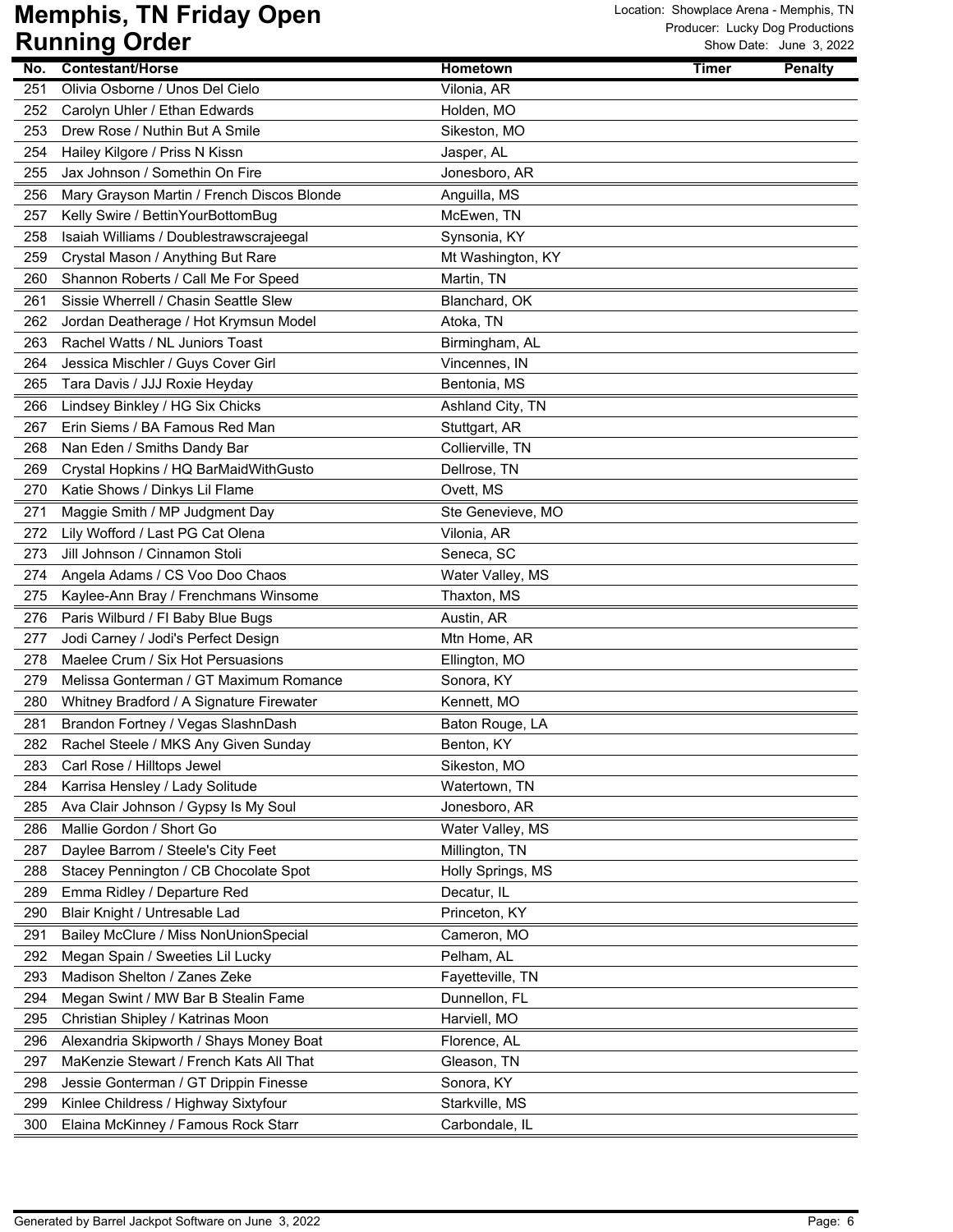|     | ויטטוש איט נווווווש                       |                       |              | OIIUW DAIC. JUIIC J, ZUZZ |
|-----|-------------------------------------------|-----------------------|--------------|---------------------------|
| No. | <b>Contestant/Horse</b>                   | <b>Hometown</b>       | <b>Timer</b> | <b>Penalty</b>            |
| 301 | Lucchesse Tobias / Perks O Toole          | Diboll, TX            |              |                           |
| 302 | Kaylee Childress / VF Famous Chrissy      | Starkville, MS        |              |                           |
| 303 | Kendall Estes / Smashes Sassy Cat         | Reform, AL            |              |                           |
| 304 | Emily Leister / The Midnight Loot         | Oxford, MS            |              |                           |
| 305 | Liza Muller / DH Haydays Heaven           | Independence, MO      |              |                           |
| 306 | Donna Kelley / Smooth Pacific Harley      | Bon Aqua, TN          |              |                           |
| 307 | Jax Johnson / Makin Ya Shake It           | Jonesboro, AR         |              |                           |
| 308 | Sissie Wherrell / Good As Bully Gets      | Blanchard, OK         |              |                           |
| 309 | Christy Lewis / MP Honor This Ticket      | Ward, AR              |              |                           |
| 310 | Alison Moschitta / Minnie (Moschitta)     | Atoka, TN             |              |                           |
| 311 | Tara Davis / Aint No Crazy Lady           | Bentonia, MS          |              |                           |
| 312 | Mary Brooks / Rollin Niki Dell            | Proctor, AR           |              |                           |
| 313 | Mary Grayson Martin / Kiss My Royal Fanny | Anguilla, MS          |              |                           |
| 314 | Olivia Osborne / Boony Toons              | Vilonia, AR           |              |                           |
| 315 | Crystal Mason / SR Fell Off The Wagon     | Mt Washington, KY     |              |                           |
| 316 | Golden Drake / Fancy Dont Let Me Down     | North Little Rock, AR |              |                           |
| 317 | Allie Sherman / Guys Special Bully        | Walnut Ridge, AR      |              |                           |
| 318 | Erin Siems / Famous Red Money             | Stuttgart, AR         |              |                           |
| 319 | Becky Taylor / Snazzy Chester             | Simsboro, LA          |              |                           |
| 320 | Angela Roberts / Shes Flit N Famous       | Portland, TN          |              |                           |
| 321 | Christian Shipley / Mann On Fire          | Harviell, MO          |              |                           |
| 322 | Mary Margaret Countess / Rare Speed       | Brighton, TN          |              |                           |
| 323 | Hannah James / See Smoke                  | Cordova, TN           |              |                           |
| 324 | Ellie Ambrose / Kings Golden Lynx         | East Prairie, MO      |              |                           |
| 325 | NaKeesha Jones / Sonny Blue Deluxe        | Byhalia, MS           |              |                           |
| 326 | Buster Lacey / Pocos Shorty Doc           | Coldwater, MS         |              |                           |
| 327 | Isaiah Williams / Sister (Williams)       | Synsonia, KY          |              |                           |
| 328 | Lexi Payne / KC Sharp N Famous            | Covington, TN         |              |                           |
| 329 | Julie Hill / KN Honey Im Fabulous         | Cabot, AR             |              |                           |
| 330 | Kristen Roby / KB Dash Ta Chicks          | Baton Rouge, LA       |              |                           |
| 331 | Breanne Gray / Famous Encounter           | Philadelphia, MS      |              |                           |
| 332 | Melissa Gonterman / Little Bit Of Fame    | Sonora, KY            |              |                           |
| 333 | Mallie Gordon / Dynamara                  | Water Valley, MS      |              |                           |
| 334 | Carrie Potashnick / Perks In The House    | Sikeston, MO          |              |                           |
| 335 | Gracie Harris / Rapid Regent              | Columbia, TN          |              |                           |
| 336 | Cash Thomas / Firecracker Jade AB         | Sikeston, MO          |              |                           |
| 337 | Price McNeese / B A Valiant Avenger       | Columbia, MS          |              |                           |
| 338 | Ethan Parks / Easy Lighting Star          | Synsonia, KY          |              |                           |
| 339 | Madison Shelton / Royal French Jet        | Fayetteville, TN      |              |                           |
| 340 | Daylee Barrom / Two Socks                 | Millington, TN        |              |                           |
| 341 | Megan Swint / DTF Wicked                  | Dunnellon, FL         |              |                           |
| 342 | Jessie Gonterman / Famous First Prize     | Sonora, KY            |              |                           |
| 343 | Autumn Moore / Streaking Seabiscuit       | Batesville, MS        |              |                           |
| 344 | Christian Shipley / Miss Speedy Stevie    | Harviell, MO          |              |                           |
| 345 | Megan Spain / Bonita Blitz                | Pelham, AL            |              |                           |
| 346 | Blaise Thomas / Cades Music               | Sikeston, MO          |              |                           |
| 347 | Callie Riley / EZ Blue Grit               | Sikeston, MO          |              |                           |
| 348 | Liza Muller / Winnin On Firewater         | Independence, MO      |              |                           |
| 349 | Lucchesse Tobias / Big Josie              | Diboll, TX            |              |                           |
| 350 | Emily Riley / Rene Dandee                 | Monroe, LA            |              |                           |
|     |                                           |                       |              |                           |